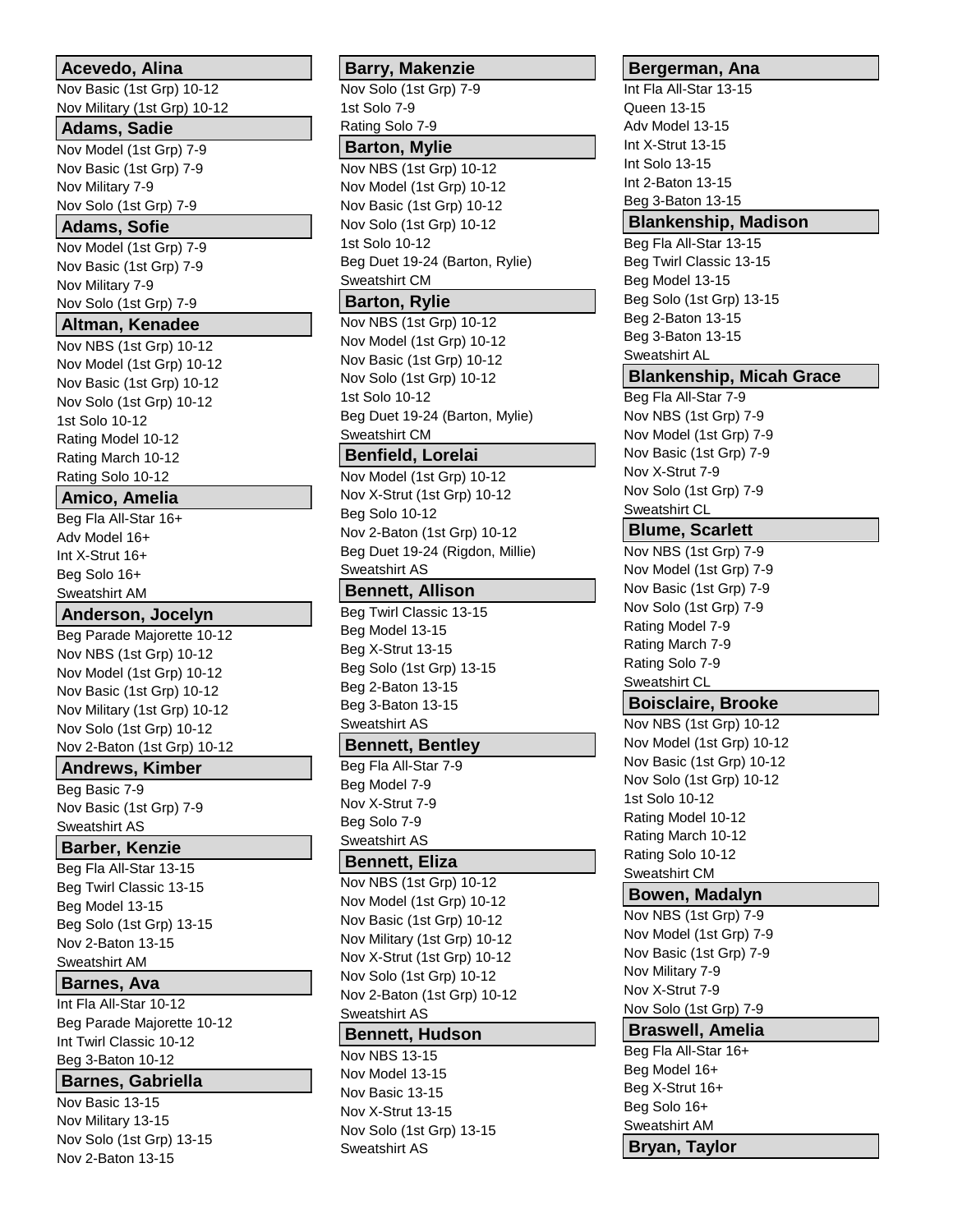Int Solo 13-15 Int 2-Baton 13-15 Beg 3-Baton 13-15 Show Twirl 13-15

#### **Carruthers, Paige**

Int X-Strut 13-15 Int Solo 13-15 Show Twirl 13-15

### **Cochrane, Lilly**

Nov NBS (1st Grp) 10-12 Beg Model 10-12 Nov Model (1st Grp) 10-12 Beg Basic 10-12 Nov Basic (1st Grp) 10-12 Beg X-Strut 10-12 Nov X-Strut (1st Grp) 10-12 Beg Solo 10-12 Nov Solo (1st Grp) 10-12 Beg 2-Baton 10-12 Nov 2-Baton (1st Grp) 10-12 Sweatshirt AS

# **Coley, Brooklyn**

Adv Fla All-Star 7-9 Adv Model 7-9 Adv X-Strut 7-9 Adv Solo 7-9 Int 2-Baton 7-9 Rhythmic Twirl 7-9

# **Combee, Ashley**

Adv Model 10-12 Beg Solo 10-12 Sweatshirt AS

### **Cope, Kalena**

Nov Basic 13-15 Nov Military 13-15 Nov Solo (1st Grp) 13-15

# **Corley, Chloe**

Nov NBS (1st Grp) 10-12 Nov Basic (1st Grp) 10-12 Nov Military (1st Grp) 10-12 Nov X-Strut (1st Grp) 10-12 Nov Solo (1st Grp) 10-12

# **Crews, Kately**

Nov NBS (1st Grp) 7-9 Nov Model (1st Grp) 7-9 Nov Basic (1st Grp) 7-9 Nov Solo (1st Grp) 7-9 1st Solo 7-9

# **Crosby, Ashlyn**

Nov NBS (1st Grp) 10-12 Nov Basic (1st Grp) 10-12 Nov Military (1st Grp) 10-12 Nov Solo (1st Grp) 10-12 Sweatshirt AS

# **Crosby, Chloe**

Beg Parade Majorette 10-12 Nov NBS (1st Grp) 10-12

Nov Model (1st Grp) 10-12 Nov Basic (1st Grp) 10-12 Nov Military (1st Grp) 10-12 Nov Solo (1st Grp) 10-12 1st Solo 10-12 Rating Solo 10-12 Sweatshirt AM **DeLand, Alexis** Adv Fla All-Star 13-15 Adv Parade Majorette 13-15 **Dillon, Brynn** Nov NBS (1st Grp) 7-9 Nov Model (1st Grp) 7-9 Nov Basic (1st Grp) 7-9 Nov Military 7-9 Nov Solo (1st Grp) 7-9 Sweatshirt CL **Dinkins, Kiersten** Beg Fla All-Star 16+ Beg X-Strut 16+ Beg Solo 16+ Beg 2-Baton 16+ Beg 3-Baton 16+ Sweatshirt AM **Dominguez, Analyz** Beg Parade Majorette 16+ Beg Model 16+ Beg Basic 16+ Beg Military 16+ Beg Solo 16+ Nov 2-Baton 16+ Sweatshirt AM **Dunbar, Berkley** Nov NBS (1st Grp) 7-9 Nov Model (1st Grp) 7-9 Nov Basic (1st Grp) 7-9 Nov Solo (1st Grp) 7-9 1st Solo 7-9 Sweatshirt CL **Filosi, Jayden** Beg Fla All-Star 10-12 Nov NBS (1st Grp) 10-12 Nov Model (1st Grp) 10-12 Nov Basic (1st Grp) 10-12 Nov X-Strut (1st Grp) 10-12 Nov Solo (1st Grp) 10-12 Nov 2-Baton (1st Grp) 10-12 Beg Duet 19-24 (Starling, Kinley) Sweatshirt AM **Girdwood, Leah** Nov Basic 13-15 Nov Military 13-15 Nov Solo (1st Grp) 13-15 1st Solo 13-15 Rating Solo 13-15 Sweatshirt AL **Glynn, Gianna**

Beg Fla All-Star 16+ Nov NBS 16+ Queen 16+ Nov Model 16+ Nov X-Strut 16+ Nov Solo 16+ Nov 2-Baton 16+ Beg Duet 25-30 (Smith, Averie) Show Twirl 16+ Sweatshirt AL Sweatshirt XL **Golden, Ivy**

Nov Basic 13-15 Nov Military 13-15 Nov Solo (1st Grp) 13-15 1st Solo 13-15 Rating Solo 13-15

# **Gonzalez, Aybree**

Int Fla All-Star 13-15 Int Twirl Classic 13-15 Beg Model 13-15 Beg X-Strut 13-15 Int Solo 13-15 Sweatshirt AS

# **Gonzalez, Erin**

Beg Solo 16+ Nov 2-Baton 16+ Beg 2-Baton 16+ Show Twirl 16+ Sweatshirt AL

# **Goodridge, Meagann**

Adv Fla All-Star 16+ Adv Parade Majorette 16+ Adv Twirl Classic 16+ Adv 2-Baton 16+ Adv 3-Baton 16+ Show Twirl 16+

# **Griffin, Lillie**

Beg Parade Majorette 10-12 Beg Basic 10-12 Beg Military 10-12 Nov X-Strut (1st Grp) 10-12 Beg Solo 10-12 Nov 2-Baton (1st Grp) 10-12

# **Griffis, Lyndee**

Nov Solo (1st Grp) 13-15 Beg Solo (1st Grp) 13-15

# **Grimes, Caitlyn**

Beg Twirl Classic 13-15 Adv Basic 13-15 Adv Military 13-15 Nov X-Strut 13-15 Beg Solo (1st Grp) 13-15 Beg 2-Baton 13-15 Beg 3-Baton 13-15 Show Twirl 13-15 Sweatshirt AM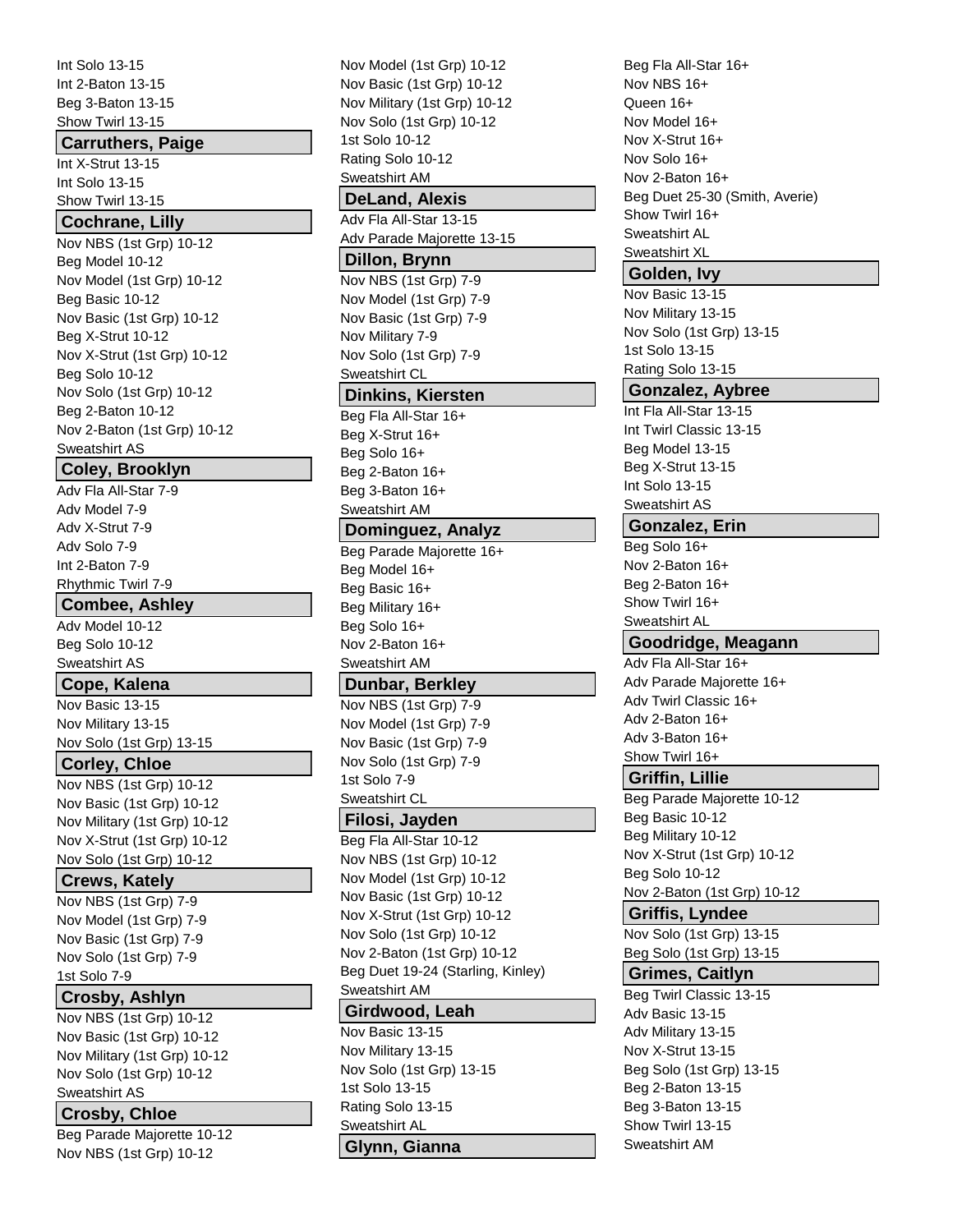# **Grimes, Carlee** Beg Twirl Classic 10-12 Beg Basic 10-12 Beg Military 10-12 Nov X-Strut (1st Grp) 10-12 Nov Solo (1st Grp) 10-12 Nov 2-Baton (1st Grp) 10-12 Show Twirl 10-12 Sweatshirt CL **Haddock, Addison** Beg Fla All-Star 13-15 Beg X-Strut 13-15 Beg Solo (1st Grp) 13-15 Sweatshirt AS **Hare, Ansley** Nov NBS 0-6 Queen 0-6 Nov Model 0-6 Nov Basic 0-6 Nov Solo 0-6 1st Solo 0-6 Sweatshirt CM **Harris, Dayna** Nov Basic 16+ Nov Military 16+ Show Twirl 16+ **Hart, Marissa** Nov Solo (1st Grp) 13-15 Beg Solo (1st Grp) 13-15 Nov 2-Baton 13-15 Beg 2-Baton 13-15 Rating Solo 13-15 Rating 2-Baton 13-15 Sweatshirt AS Sweatshirt AM Sweatshirt AL **Henderson, Brooklyn** Nov NBS (1st Grp) 7-9 Nov Model (1st Grp) 7-9 Nov Basic (1st Grp) 7-9 Nov Military 7-9 Nov Solo (1st Grp) 7-9 Nov 2-Baton 7-9 Sweatshirt CM **Hodges, Allie** Nov NBS (1st Grp) 7-9 Nov Model (2nd grp) 7-9 Nov Basic (2nd Grp) 7-9 Nov Solo (1st Grp) 7-9 1st Solo 7-9 Sweatshirt CL **Hodges, Lillian** Nov NBS (1st Grp) 10-12 Nov Model (1st Grp) 10-12 Nov Basic (2nd Grp) 10-12 Nov Solo (2nd Grp) 10-12 1st Solo 10-12

Sweatshirt AM **Holland, Callie** Nov NBS (2nd Grp) 10-12 Nov Model (1st Grp) 10-12 Nov Basic (2nd Grp) 10-12 Beg Solo 10-12 Nov Solo (2nd Grp) 10-12 **Hyatt, Makyla** Nov NBS (2nd Grp) 10-12 Nov Model (1st Grp) 10-12 Nov Basic (2nd Grp) 10-12 Nov Solo (2nd Grp) 10-12 1st Solo 10-12 Rating Model 10-12 Rating March 10-12 Rating Solo 10-12 Sweatshirt CL **Jenkins, Jesalyn** Beg Parade Majorette 13-15 Show Twirl 13-15 Sweatshirt AM **Jewell, Gracie** Beg Fla All-Star 16+ Beg Twirl Classic 16+ Adv Model 16+ Int X-Strut 16+ Beg Solo 16+ Beg 2-Baton 16+ Sweatshirt AS **Johnson, Hailey** Beg Parade Majorette 13-15 Nov NBS 13-15 Nov Model 13-15 Nov Basic 13-15 Nov Military 13-15 Nov Solo (1st Grp) 13-15 Nov 2-Baton 13-15 Sweatshirt AM **Keen, Audrey** Beg Fla All-Star 7-9 Nov NBS (1st Grp) 7-9 Nov Model (2nd grp) 7-9 Nov Basic (2nd Grp) 7-9 Nov Military 7-9 Nov X-Strut 7-9 Nov Solo (2nd Grp) 7-9 Nov 2-Baton 7-9 Sweatshirt CL **Krebs, Ashley** Nov NBS 13-15 Nov Model 13-15 Nov Basic 13-15 Nov Solo (1st Grp) 13-15 **Lewis, Amber** Beg Twirl Classic 13-15 Beg Model 13-15

Nov X-Strut 13-15

Beg Solo (1st Grp) 13-15 Beg 2-Baton 13-15 Beg 3-Baton 13-15 Beg Duet 31+ (Locke, Aidan) Sweatshirt XL **Locke, Aidan** Beg Twirl Classic 16+ Beg Basic 16+ Beg Military 16+ Nov X-Strut 16+ Beg Solo 16+ Beg 2-Baton 16+ Beg 3-Baton 16+ Beg Duet 31+ (Lewis, Amber) Sweatshirt AM **Macdaid, Mikayla** Beg Fla All-Star 13-15 Nov NBS 13-15 Beg Twirl Classic 13-15 Nov Model 13-15 Nov X-Strut 13-15 Beg Solo (1st Grp) 13-15 Nov Solo (2nd Grp) 13-15 Nov 2-Baton 13-15 **Mallory, Raegan** Nov NBS (2nd Grp) 7-9 Nov Model (2nd grp) 7-9 Nov Basic (2nd Grp) 7-9 Nov Military 7-9 Nov Solo (2nd Grp) 7-9 **Mallory, Ryleigh** Nov NBS (2nd Grp) 7-9 Nov Model (2nd grp) 7-9 Nov Basic (2nd Grp) 7-9 Nov Military 7-9 Nov Solo (2nd Grp) 7-9 **Martin, Zoe** Adv Solo 16+ Int 2-Baton 16+ Adv 3-Baton 16+ Show Twirl 16+ Sweatshirt AL **Massey, Mi'Khia** Int Fla All-Star 16+ Int X-Strut 16+ Int Solo 16+ Beg 2-Baton 16+ Beg 3-Baton 16+ **McAmis, Amelia** Adv Solo 13-15 Adv 2-Baton 13-15 Beg 3-Baton 13-15 Sweatshirt AM **McClusky, Kylie** Beg X-Strut 13-15 Beg Solo (1st Grp) 13-15

Beg 2-Baton 13-15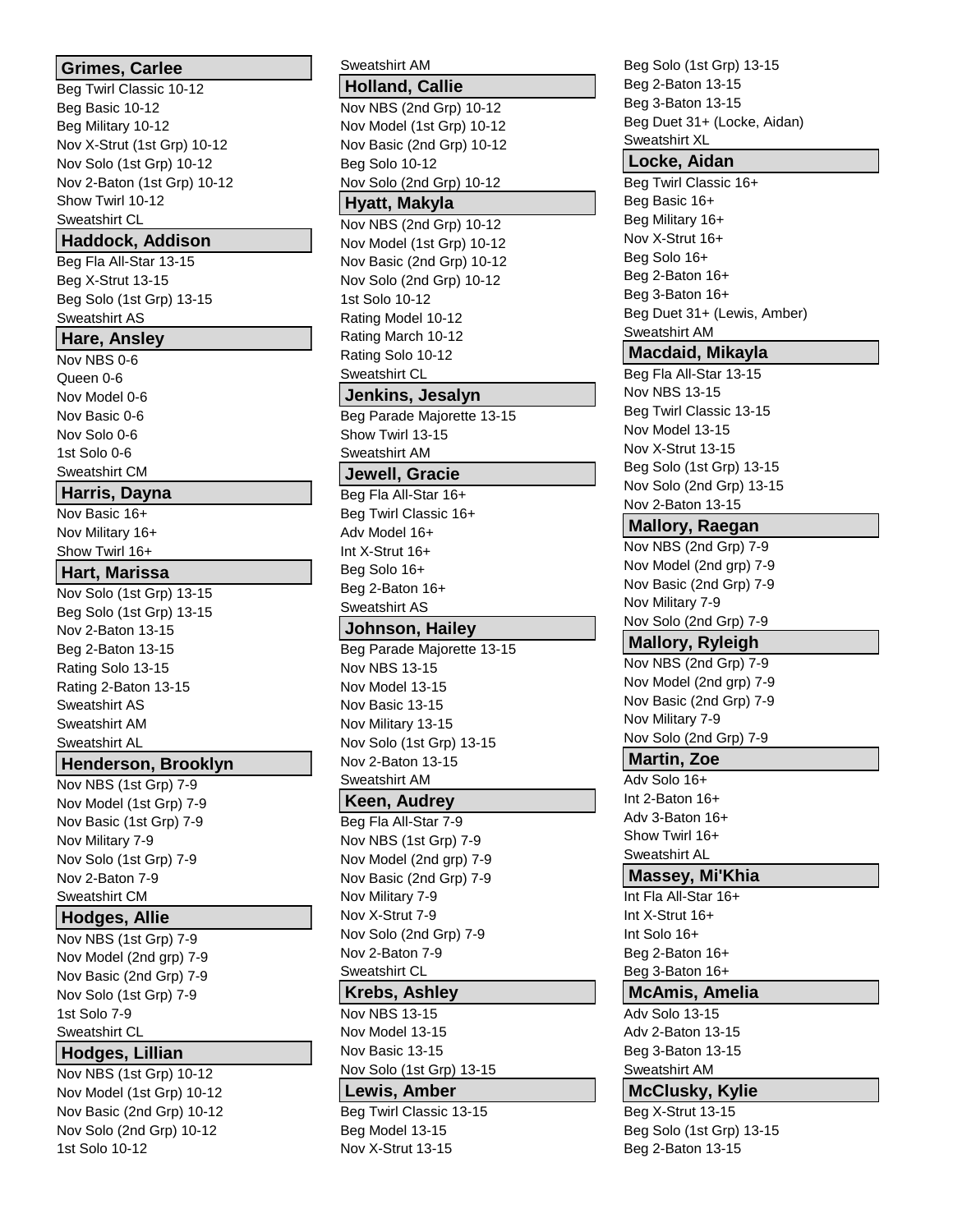| Beg 3-Baton 13-15            |
|------------------------------|
| McKinnon, Jorja              |
| Nov NBS (2nd Grp) 10-12      |
| Nov Model (1st Grp) 10-12    |
| Nov Basic (2nd Grp) 10-12    |
| Nov Military (1st Grp) 10-12 |
| Nov X-Strut (2nd Grp) 10-12  |
| Nov Solo (2nd Grp) 10-12     |
| Nov 2-Baton (1st Grp) 10-12  |
| <b>McMenamin, Sophie</b>     |
| Nov NBS (2nd Grp) 10-12      |
| Queen 10-12                  |
| Nov Model (2nd grp) 10-12    |
| Nov Basic (2nd Grp) 10-12    |
| Nov Military (1st Grp) 10-12 |
| Nov Solo (2nd Grp) 10-12     |
| Nov 2-Baton (1st Grp) 10-12  |
| Sweatshirt AS                |
| <b>Meeks, Remmie</b>         |
| Nov NBS (2nd Grp) 7-9        |
| Beg Twirl Classic 7-9        |
| Nov Model (2nd grp) 7-9      |
| Nov Basic (2nd Grp) 7-9      |
| Nov X-Strut 7-9              |
| Nov Solo (2nd Grp) 7-9       |
| Nov 2-Baton 7-9              |
| Sweatshirt CM                |
| <b>Metcalf, Tessa</b>        |
| Beg Fla All-Star 13-15       |
| Beg Model 13-15              |
| Beg Basic 13-15              |
| Beg Military 13-15           |
| Beg X-Strut 13-15            |
| Beg Solo (1st Grp) 13-15     |
| Nov 2-Baton 13-15            |
| Mikel, Haley                 |
| Beg Fla All-Star 10-12       |
| Nov Model (2nd grp) 10-12    |
| Nov X-Strut (2nd Grp) 10-12  |
| Beg Solo 10-12               |
| Nov 2-Baton (1st Grp) 10-12  |
| <b>Mulligan, Charlotte</b>   |
| Beg Parade Majorette 7-9     |
| Nov NBS (2nd Grp) 7-9        |
| Queen 7-9                    |
| Beg Model 7-9                |
| Beg Basic 7-9                |
| Beg Military 7-9             |
| Nov Solo (2nd Grp) 7-9       |
| Nov 2-Baton 7-9              |
| Sweatshirt CM                |
| <b>Murray, Nancy</b>         |
| Int Fla All-Star 16+         |
| Adv Parade Majorette 16+     |
| Int Twirl Classic 16+        |
| Adv Model 16+                |
| Int X-Strut 16+              |

Int Solo 16+ Int 2-Baton 16+ Beg 3-Baton 16+ Show Twirl 16+ Rhythmic Twirl 16+ Sweatshirt AL **Nassar, Aubree** Nov NBS (2nd Grp) 10-12 Nov Basic (2nd Grp) 10-12 Nov Solo (2nd Grp) 10-12 1st Solo 10-12 **Nipper, Avery** Nov NBS 13-15 Beg Model 13-15 Beg X-Strut 13-15 Nov X-Strut 13-15 Nov Solo (2nd Grp) 13-15 Sweatshirt AS **O'Connell, Braelynn** Nov NBS (2nd Grp) 10-12 Nov Basic (2nd Grp) 10-12 Nov Military (1st Grp) 10-12 Nov Solo (2nd Grp) 10-12 Nov 2-Baton (2nd Grp) 10-12 Rating Solo 10-12 Rating 2-Baton 10-12 **Ogle, Sarah** Beg Twirl Classic 13-15 Beg X-Strut 13-15 Beg Solo (2nd Grp) 13-15 Beg 2-Baton 13-15 Sweatshirt AL **Olivier, Jaiden** Int X-Strut 16+ Int Solo 16+ Int 2-Baton 16+ Adv 3-Baton 16+ Show Twirl 16+ **Othus, Brinley** Beg Fla All-Star 10-12 Adv Model 10-12 Nov X-Strut (2nd Grp) 10-12 Beg Solo 10-12 Nov 2-Baton (2nd Grp) 10-12 Show Twirl 10-12 Sweatshirt CL **Parker, Sarah** Beg Fla All-Star 13-15 Queen 13-15 Beg Model 13-15 Int X-Strut 13-15 Beg Solo (2nd Grp) 13-15 **Payne, Erica** Beg Parade Majorette 10-12 Nov NBS (2nd Grp) 10-12 Nov Model (2nd grp) 10-12

Nov Basic (2nd Grp) 10-12

Nov Military (1st Grp) 10-12 Nov Solo (2nd Grp) 10-12 Nov 2-Baton (2nd Grp) 10-12 Rating Solo 10-12 Sweatshirt AS **Perez, Emily** Beg Parade Majorette 10-12 Nov NBS (2nd Grp) 10-12 **Perry, Mercedes** Int Fla All-Star 13-15 Adv Parade Majorette 13-15 **Pezzanite, Bella** Beg Parade Majorette 10-12 Nov NBS (2nd Grp) 10-12 Nov Model (2nd grp) 10-12 Nov Basic (2nd Grp) 10-12 Nov Military (2nd Grp) 10-12 Nov Solo (2nd Grp) 10-12 **Pivetz, Alejandra** Beg Fla All-Star 13-15 Beg Parade Majorette 13-15 Nov NBS 13-15 Nov Model 13-15 Nov Basic 13-15 Nov X-Strut 13-15 Nov Solo (2nd Grp) 13-15 Beg 3-Baton 13-15 **Reid, Addilyn** Nov NBS 0-6 Nov Model 0-6 Nov Basic 0-6 Nov Solo 0-6 Rating Solo 0-6 Sweatshirt CM **Richards, Bailey** Beg Fla All-Star 10-12 Beg Parade Majorette 10-12 Beg Model 10-12 Beg Basic 10-12 Beg Military 10-12 Beg Solo 10-12 **Richardson, Kaydance** Int Fla All-Star 10-12 Adv Parade Majorette 10-12 Int Twirl Classic 10-12 Adv Model 10-12 Adv Basic 10-12 Adv Military 10-12 Int X-Strut 10-12 Int Solo 10-12 Int 2-Baton 10-12 Beg 3-Baton 10-12 Sweatshirt AL **Richey, Harper** Beg Parade Majorette 10-12

Nov NBS (2nd Grp) 10-12

Queen 10-12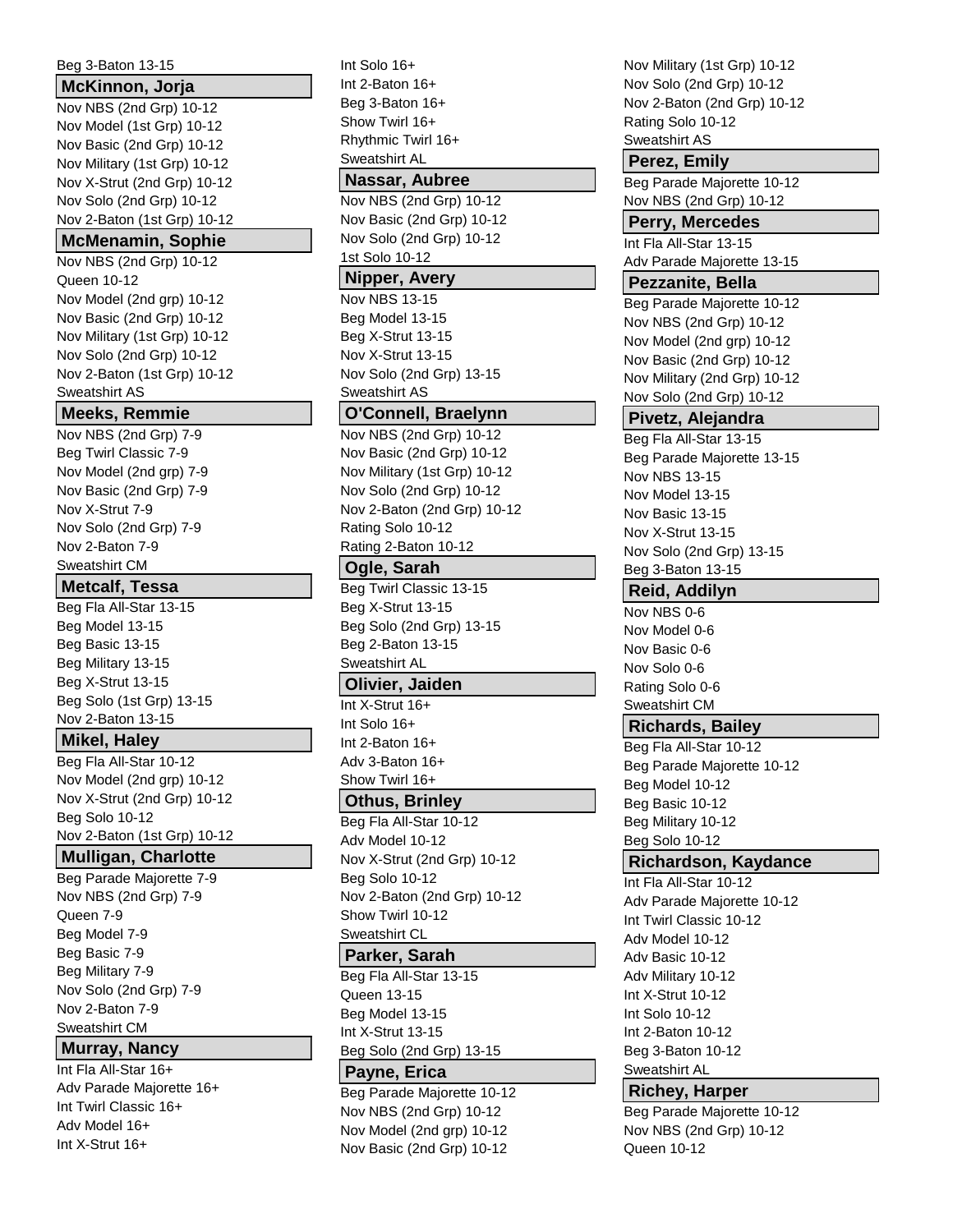Beg Model 10-12 Nov Basic (2nd Grp) 10-12 Nov Military (2nd Grp) 10-12 Nov Solo (2nd Grp) 10-12 Sweatshirt AS

### **Richey, Makenna**

Beg Parade Majorette 10-12 Nov NBS (2nd Grp) 10-12 Queen 10-12 Beg Model 10-12 Nov Basic (2nd Grp) 10-12 Nov Military (2nd Grp) 10-12 Nov Solo (2nd Grp) 10-12 Sweatshirt AS

### **Richey, Tenley**

Beg Parade Majorette 10-12 Nov NBS (2nd Grp) 10-12 Queen 10-12 Nov Model (2nd grp) 10-12 Nov Basic (2nd Grp) 10-12 Nov Military (2nd Grp) 10-12 Nov Solo (2nd Grp) 10-12 Sweatshirt AS

# **Rigdon, Millie**

Beg Fla All-Star 7-9 Beg Model 7-9 Beg X-Strut 7-9 Beg Solo 7-9 Nov 2-Baton 7-9 Beg Duet 19-24 (Benfield, Lorelai)

# **Riggins, Jimma**

Beg Fla All-Star 7-9 Adv Parade Majorette 7-9 Beg Twirl Classic 7-9 Adv Model 7-9 Beg X-Strut 7-9 Beg Solo 7-9 Beg 2-Baton 7-9 Int 2-Baton 7-9 Show Twirl 7-9

# **Ritter, Jenna**

Int Fla All-Star 16+ Adv Model 16+ Int X-Strut 16+ Int Solo 16+ Beg 3-Baton 16+ Sweatshirt AM

# **Robbins, Braeley**

Beg Parade Majorette 10-12 Beg Twirl Classic 10-12 Beg Model 10-12 Beg Basic 10-12 Beg Military 10-12 Beg X-Strut 10-12 Beg Solo 10-12 Beg 2-Baton 10-12 **Roberson, Alexandra** Beg Fla All-Star 10-12 Nov NBS (3rd Grp) 10-12 Nov X-Strut (2nd Grp) 10-12 Nov Solo (3rd Grp) 10-12

#### **Roberson, Aubrie**

Nov NBS (3rd Grp) 10-12 Nov Model (2nd grp) 10-12 Nov Basic (3rd Gro) 10-12 Nov Military (2nd Grp) 10-12 Nov X-Strut (2nd Grp) 10-12 Nov Solo (3rd Grp) 10-12 Rating Model 10-12 Rating Solo 10-12 Rating 2-Baton 10-12

# **Roberts, Emma**

Beg Twirl Classic 13-15 Adv Basic 13-15 Adv Military 13-15 Beg X-Strut 13-15 Beg Solo (2nd Grp) 13-15 Beg 2-Baton 13-15

# **Roberts, Kaegan**

Nov NBS 13-15 Nov Model 13-15 Nov X-Strut 13-15 Nov Solo (2nd Grp) 13-15 Nov 2-Baton 13-15 Sweatshirt AS

# **Sanger, Abigail**

Beg Parade Majorette 0-6 Nov NBS 0-6 Nov Model 0-6 Nov Basic 0-6 Nov Military 0-6 Nov X-Strut 0-6 Nov Solo 0-6 Sweatshirt AS

# **Schreiber, Rylee**

Nov NBS (2nd Grp) 7-9 Nov Model (2nd grp) 7-9 Nov Basic (2nd Grp) 7-9 Nov Military 7-9 Nov X-Strut 7-9 Nov Solo (2nd Grp) 7-9 Nov 2-Baton 7-9

### **Scroggs, Caitliin**

Beg Parade Majorette 13-15 Nov NBS 13-15 Nov Model 13-15 Nov Military 13-15 Nov Solo (2nd Grp) 13-15 Nov 2-Baton 13-15 Sweatshirt AS

#### **Shaw, Summer**

Beg Solo (2nd Grp) 13-15 Nov Solo (2nd Grp) 13-15 Beg 2-Baton 13-15

Nov 2-Baton 13-15 Sweatshirt AM

# **Shumate, Shaylin**

Nov NBS (3rd Grp) 10-12 Nov Model (2nd grp) 10-12 Nov Basic (3rd Gro) 10-12 Nov Solo (3rd Grp) 10-12 1st Solo 10-12

### **Simple, Lauren**

Beg Parade Majorette 10-12 Nov NBS (3rd Grp) 10-12 Nov Model (2nd grp) 10-12 Nov Basic (3rd Gro) 10-12 Nov Military (2nd Grp) 10-12 Nov Solo (3rd Grp) 10-12 Sweatshirt CL

### **Sluski, Katie**

Beg Fla All-Star 13-15 Nov X-Strut 13-15 Beg Solo (2nd Grp) 13-15 Sweatshirt AS

# **Smith, Averie**

Beg Fla All-Star 10-12 Nov NBS (3rd Grp) 10-12 Queen 10-12 Nov Model (2nd grp) 10-12 Nov Basic (3rd Gro) 10-12 Nov X-Strut (2nd Grp) 10-12 Nov Solo (3rd Grp) 10-12 Beg Duet 25-30 (Glynn, Gianna)

#### **Smith, Isabella**

Sweatshirt AS

#### **Smith, Madi**

Beg Fla All-Star 13-15 Beg Model 13-15 Beg X-Strut 13-15 Beg Solo (2nd Grp) 13-15

# Sweatshirt AM

**Starling, Kinley** Beg Fla All-Star 10-12 Nov NBS (3rd Grp) 10-12 Nov Model (2nd grp) 10-12 Nov Basic (3rd Gro) 10-12 Beg X-Strut 10-12 Nov X-Strut (2nd Grp) 10-12 Nov Solo (3rd Grp) 10-12 Nov 2-Baton (2nd Grp) 10-12 Beg Duet 19-24 (Filosi, Jayden) Sweatshirt AS

### **Stephens, Abigail**

Beg Fla All-Star 13-15 Nov X-Strut 13-15 Beg Solo (2nd Grp) 13-15 Nov 2-Baton 13-15 Sweatshirt AS

# **Stevens, Madalyn**

Nov NBS (2nd Grp) 7-9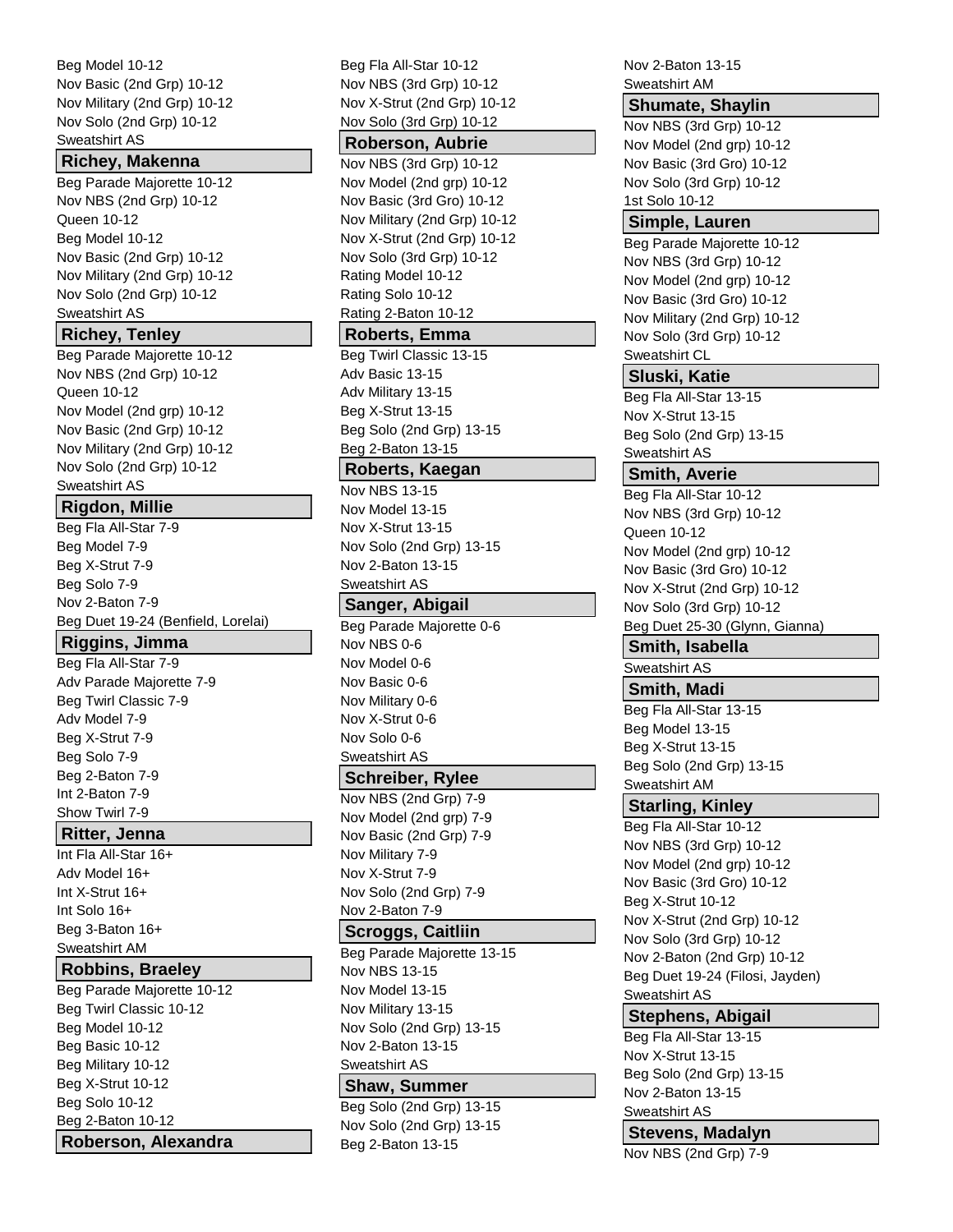Queen 7-9 Nov Model (2nd grp) 7-9 Nov Basic (2nd Grp) 7-9 Nov Military 7-9 Nov Solo (2nd Grp) 7-9 1st Solo 7-9 Sweatshirt CL

# **Stewart, Anya**

Adv X-Strut 16+ Adv Solo 16+ Adv 2-Baton 16+ Adv 3-Baton 16+ Rhythmic Twirl 16+

#### **Stewart, Jenna**

Nov Basic 13-15 Nov Military 13-15 Nov Solo (2nd Grp) 13-15 Nov 2-Baton 13-15

### **Stoeber, Elizabeth**

Int Fla All-Star 16+ Adv 2-Baton 16+ Sweatshirt AM

# **Strickland, Sutton**

Int Fla All-Star 7-9 Int Twirl Classic 7-9 Adv Model 7-9 Int X-Strut 7-9 Int Solo 7-9 Int 2-Baton 7-9 Show Twirl 7-9 Rating Model 7-9 Rating X-Strut 7-9 Rating Solo 7-9 Sweatshirt AM

# **Sullivan, Emilie**

Nov Basic 13-15 Nov Solo (2nd Grp) 13-15 Show Twirl 13-15 Sweatshirt XL

# **Summers, AvaGrace**

Int Fla All-Star 10-12 Beg Model 10-12 Int X-Strut 10-12 Int Solo 10-12 Nov 2-Baton (2nd Grp) 10-12

# **Swanson, Madalyn**

Beg Fla All-Star 13-15 Queen 13-15 Nov Model 13-15 Nov Basic 13-15 Nov X-Strut 13-15 Nov Solo (2nd Grp) 13-15 Beg Solo (2nd Grp) 13-15 Nov 2-Baton 13-15 Sweatshirt AM

# **Sweat, Trinity**

Nov NBS (2nd Grp) 7-9

Nov Model (2nd grp) 7-9 Nov Basic (2nd Grp) 7-9 Beg Solo 7-9 Nov Solo (2nd Grp) 7-9 Sweatshirt CL Sweatshirt AS **Swindell, Cameryn** Nov NBS 13-15 Nov Model 13-15 Nov Basic 13-15 Beg Solo (2nd Grp) 13-15 Nov Solo (2nd Grp) 13-15 Sweatshirt AS **Tempest, Callie** Nov NBS (2nd Grp) 7-9 Nov Model (2nd grp) 7-9 Nov Basic (2nd Grp) 7-9 Nov Solo (2nd Grp) 7-9 1st Solo 7-9 **Tessaro, Anna** Queen 7-9 Nov Model (2nd grp) 7-9 Nov Basic (2nd Grp) 7-9 Rating Model 7-9 **Tessaro, Charlotte** Queen 0-6 Nov Model 0-6 Nov Basic 0-6 Rating Model 0-6 **Theroux, Alison** Nov Basic (3rd Gro) 10-12 Nov Military (2nd Grp) 10-12 Nov Solo (3rd Grp) 10-12 1st Solo 10-12 Rating Solo 10-12 Sweatshirt AM **Thompson, Kendall** Nov NBS (3rd Grp) 10-12 Nov Model (2nd grp) 10-12 Nov Basic (3rd Gro) 10-12 Nov Solo (3rd Grp) 10-12 1st Solo 10-12 Beg Duet 19-24 (Vickers, Kenslee) Rating Model 10-12 Rating March 10-12 Rating Solo 10-12 Sweatshirt CL **Tomassian, Amy** Beg Parade Majorette 7-9 Nov NBS (2nd Grp) 7-9 Nov Solo (2nd Grp) 7-9 **Torres, Senaiyah** Beg Parade Majorette 10-12 Nov NBS (3rd Grp) 10-12

# Queen 10-12

**Turner, Lorelei**

Adv Fla All-Star 7-9

Adv Twirl Classic 7-9 Queen 7-9 Adv Model 7-9 Adv X-Strut 7-9 Adv Solo 7-9 Adv 2-Baton 7-9 Adv Duet 0-18 (Turner, Niery) Sweatshirt CL

# **Turner, Niery**

Int Fla All-Star 7-9 Int Twirl Classic 7-9 Adv Model 7-9 Int X-Strut 7-9 Int Solo 7-9 Int 2-Baton 7-9 Adv Duet 0-18 (Turner, Lorelei) Sweatshirt CM

# **Vickers, Kenslee**

Nov NBS (3rd Grp) 10-12 Queen 10-12 Nov Model (2nd grp) 10-12 Nov Basic (3rd Gro) 10-12 Nov Solo (3rd Grp) 10-12 Nov 2-Baton (2nd Grp) 10-12 Beg Duet 19-24 (Thompson, Kendall) Sweatshirt AS

# **Waller, Addison**

Beg Parade Majorette 10-12 Nov NBS (3rd Grp) 10-12 Queen 10-12 Nov Model (2nd grp) 10-12 Nov Basic (3rd Gro) 10-12 Nov Military (2nd Grp) 10-12 Nov Solo (3rd Grp) 10-12 Nov 2-Baton (2nd Grp) 10-12 Sweatshirt AS

# **Wheeler, Caroline**

Beg Fla All-Star 16+ Beg Model 16+ Int X-Strut 16+ Beg Solo 16+ Beg 2-Baton 16+

# **Williams, Ava Lynn**

Beg Fla All-Star 10-12 Beg X-Strut 10-12 Beg Solo 10-12 Nov 2-Baton (2nd Grp) 10-12 Sweatshirt AS

# **Wilson, Riley**

Nov Basic (3rd Gro) 10-12 Nov Military (2nd Grp) 10-12 Nov X-Strut (2nd Grp) 10-12 Nov Solo (3rd Grp) 10-12 Nov 2-Baton (2nd Grp) 10-12 Show Twirl 10-12 Sweatshirt AS **Wolfe, Taylor**